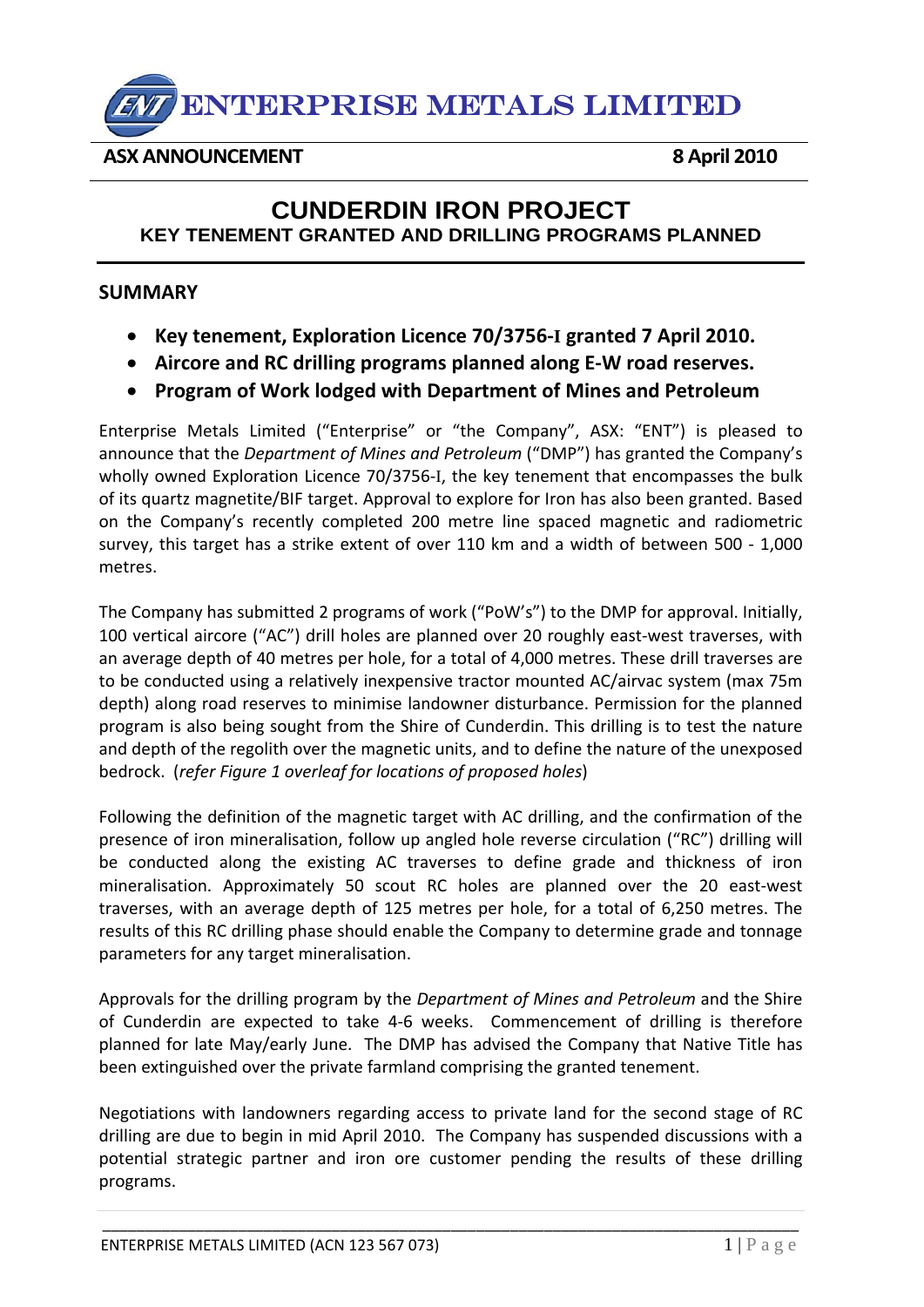





\_\_\_\_\_\_\_\_\_\_\_\_\_\_\_\_\_\_\_\_\_\_\_\_\_\_\_\_\_\_\_\_\_\_\_\_\_\_\_\_\_\_\_\_\_\_\_\_\_\_\_\_\_\_\_\_\_\_\_\_\_\_\_\_\_\_\_\_\_\_\_\_\_\_\_\_\_\_\_\_\_\_